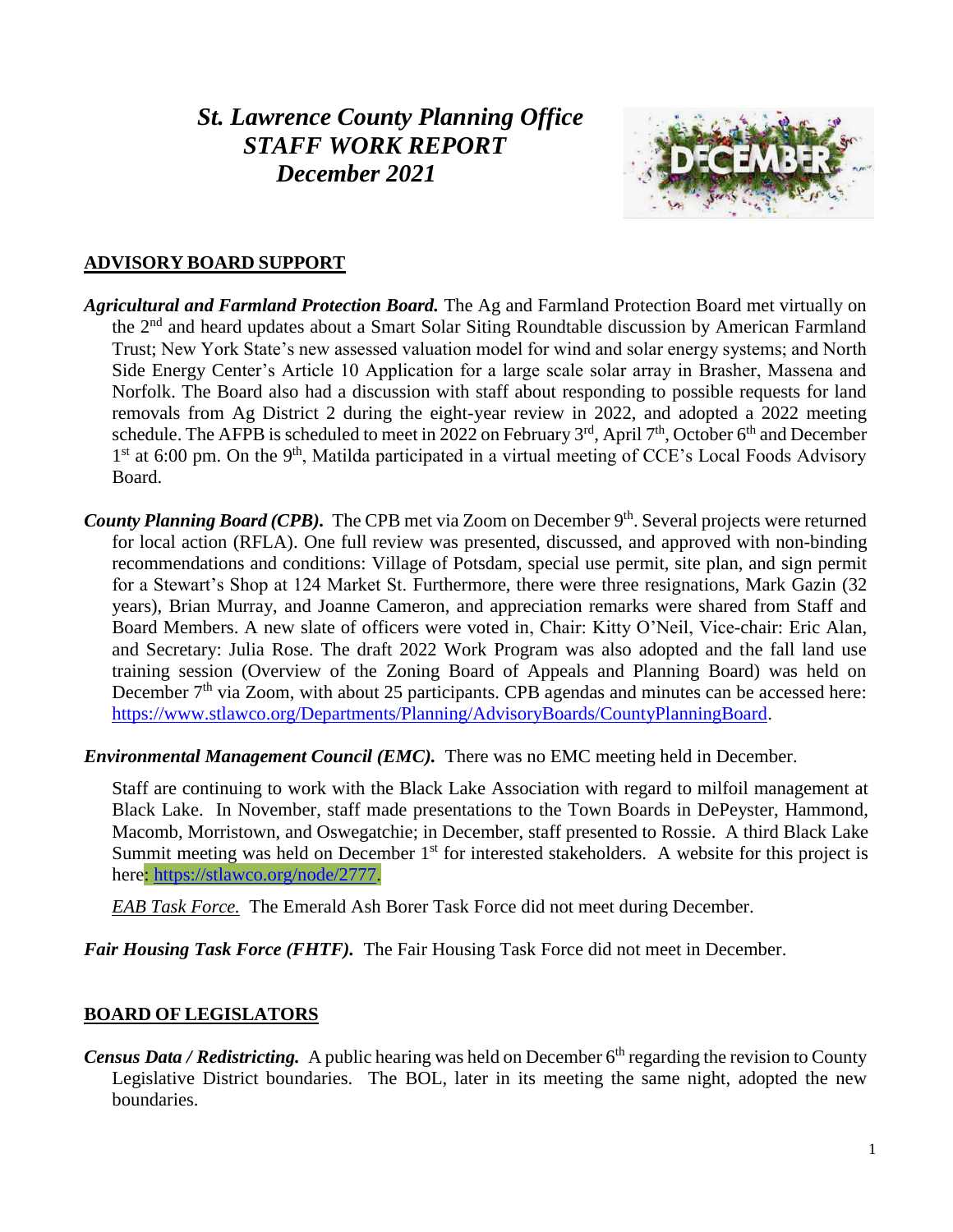- *Countywide Broadband Assessment.* Staff continues to work with a BOL committee to develop an implementation plan for the recently completed [broadband study.](https://stlawco.org/Broadband-Study) Staff produced maps and material for use in stakeholder meetings and a presentation to the BOL. An RFP was issued to solicit ISP interest in applying for USDA ReConnect Program funds in coordination with the County.
- *Jones & Laughlin (J&L) Site.* Staff participated in a DEC technical conference call on December 2<sup>nd</sup>. DEC has proposed to move from monthly to less frequent calls.
- *County Budget.* Jason participated on the County Budget team this year. Multiple meetings were held to finalize the County's 2022 budget.

## **COMMUNITY / ECONOMIC DEVELOPMENT**

*Community Development Block Grants (CDBG).* The Planning Office administers three open grants: the 23<sup>rd</sup> round of the Direct Homeownership Assistance Program, the third round of its Countywide Housing Rehabilitation Program (CHRP 3), and the recently-funded SLC-CARES award to conduct housing rehabilitation for populations vulnerable to COVID-19.

During October, Planning staff had submitted an application under the NYS CDBG program for funding to do a fourth round of its Countywide Housing Rehabilitation Program (CHRP 4). We received word in late December that this application has been approved. Huzzah!

- *Lead Hazard Abatement Program*. This \$1 million award from the US Department of Housing and Urban Development (HUD) is providing lead-based paint stabilization, or abatement assistance, to low- and moderate-income households throughout the county. In December, the Planning Office reports that 11 units have been completed, and 5 units are in process.
- Canton Housing Task Force. On the 7<sup>th</sup>, Matilda participated in a virtual meeting coordinated by the Town and the Village of Canton to continue discussions about the limited availability of affordable housing, and limited availability of turn-key market rate housing, and to create a housing strategy.
- *Recreation.* Staff are actively following a handful of organizations and attending webinars that address developing recreational assets in rural communities.

## **GEOGRAPHIC INFORMATION SYSTEM**

*COVID-19 Mapping.* Since March 31, 2020, Dakota and Matilda have prepared daily maps for the County's Public Health Department to track positive, active, and regional cases of COVID-19. On the 14<sup>th</sup>, Matilda and Dakota delivered a virtual training session to Lisa Cicciarelli from the Real Property Office who will assist with the daily preparation of COVID-19 maps.

## *County Enterprise GIS*.

- <https://gis.stlawco.org/portal/home/index.html>
- GIS Web App: Proposed Solar sites in the County: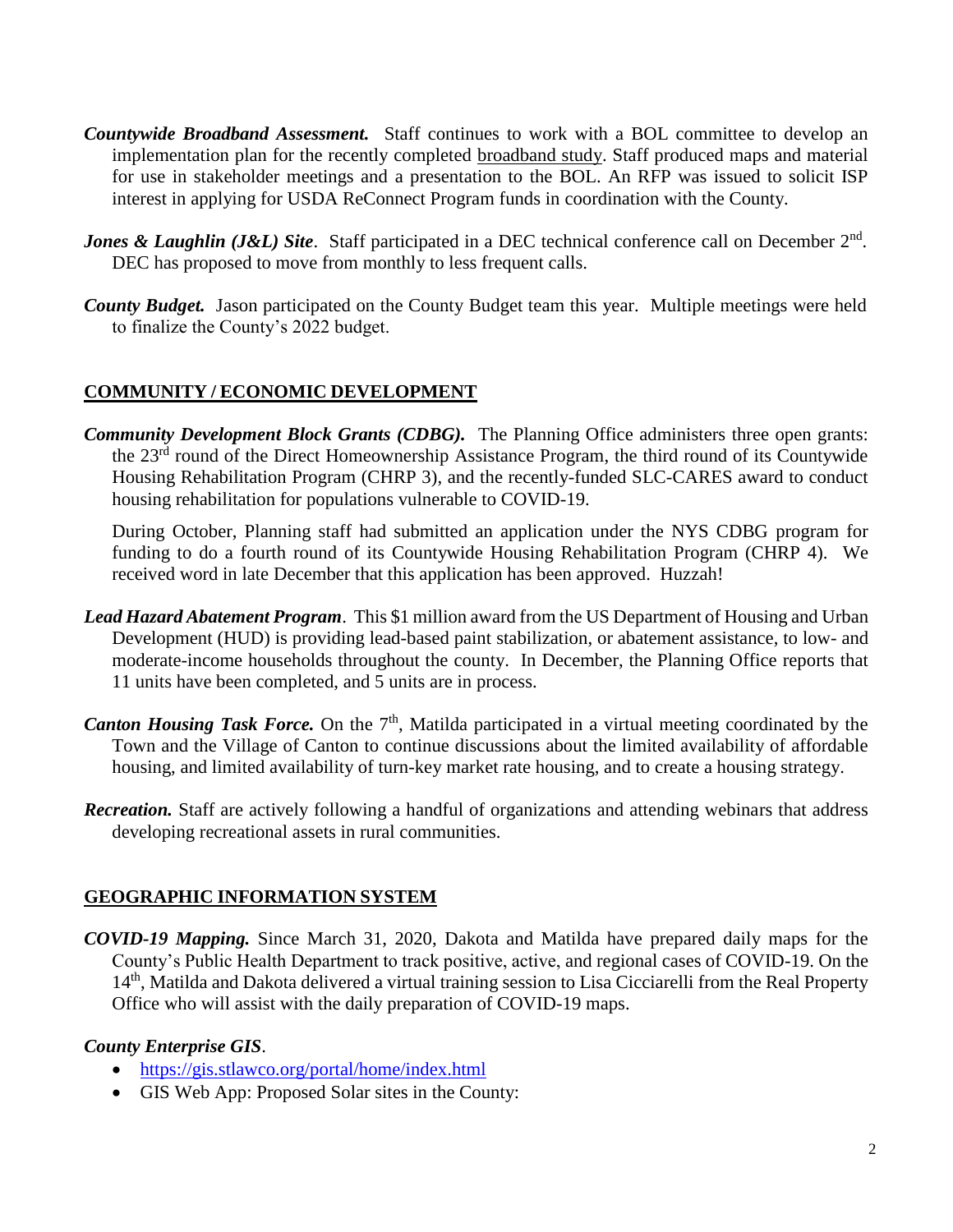[https://gis.stlawco.org/portal/apps/View/index.html?appid=6f3d7fb0923448ed90c3385eb0f8a87](https://gis.stlawco.org/portal/apps/View/index.html?appid=6f3d7fb0923448ed90c3385eb0f8a872)2

- GIS Web Map: 2021 Septic Repair Program Waterbodies with 250' Buffer: <https://gis.stlawco.org/portal/home/webmap/viewer.html?webmap=d8a8b0c7e637400a9c269323b7670a19>
- *Emergency Management Services.* Staff continue to provide GIS assistance to this department as their GIS workflows evolve. Staff assisted with recent license upgrades to the County's Enterprise GIS infrastructure.

## **GRANTS**

- *Grants Notice Distribution.* The Grants Notice is distributed to County Department Heads, Legislators, Superintendents of Schools, local municipal officials and approximately 350 additional individuals representing organizations throughout the North Country.
- *Hazard Mitigation Plan, 5-Year Update*. Staff are assisting Emergency Services with the required fiveyear update of the SLC Multi-Jurisdictional All-Hazard Mitigation Plan. Outreach has been successful: the update will have 100% participation by municipalities.
- *Septic Repair Program.* The County has been awarded \$340,000 to repair or replace deficient septic tanks along specified waterbodies in the County. The program is currently taking in prospective participants.
- *BridgeNY 2021.* Staff were notified that the County was awarded \$4.8 million to replace the Lazy River Road Bridge over the Grasse River in the Town of Russell.

*New York State Dept. of Ag & Markets 2022 Farm to School Grant Program***.** Staff assisted St. Lawrence-Lewis BOCES in the development of a \$99,099 proposal to expand and strengthen its Farmto-School Initiative. The existing partnership between BOCES Food Service, Cornell Cooperative Extension of St. Lawrence County (Extension), and Big Spoon Kitchen (Big Spoon) has developed a successful model for production and delivery of fresh, local products to 21 school districts in St. Lawrence, Jefferson and Lewis Counties.

## **PLANNING MATTERS**

## *County Residents.*

- Staff prepared:
	- o Site elevation maps for a property owner in the Town of Louisville.
	- o Wetland maps and flood zone information for a property owner in the Town of Lawrence.

## *Large Scale Solar.*

- **Rich Road Solar:** Staff is collecting publically available informational resources for this project to better understand its impacts.
	- o <https://www.edf-re.com/project/rich-road-solar/>

**Town of Depeyster.** Staff is preparing a review of their draft solar local law.